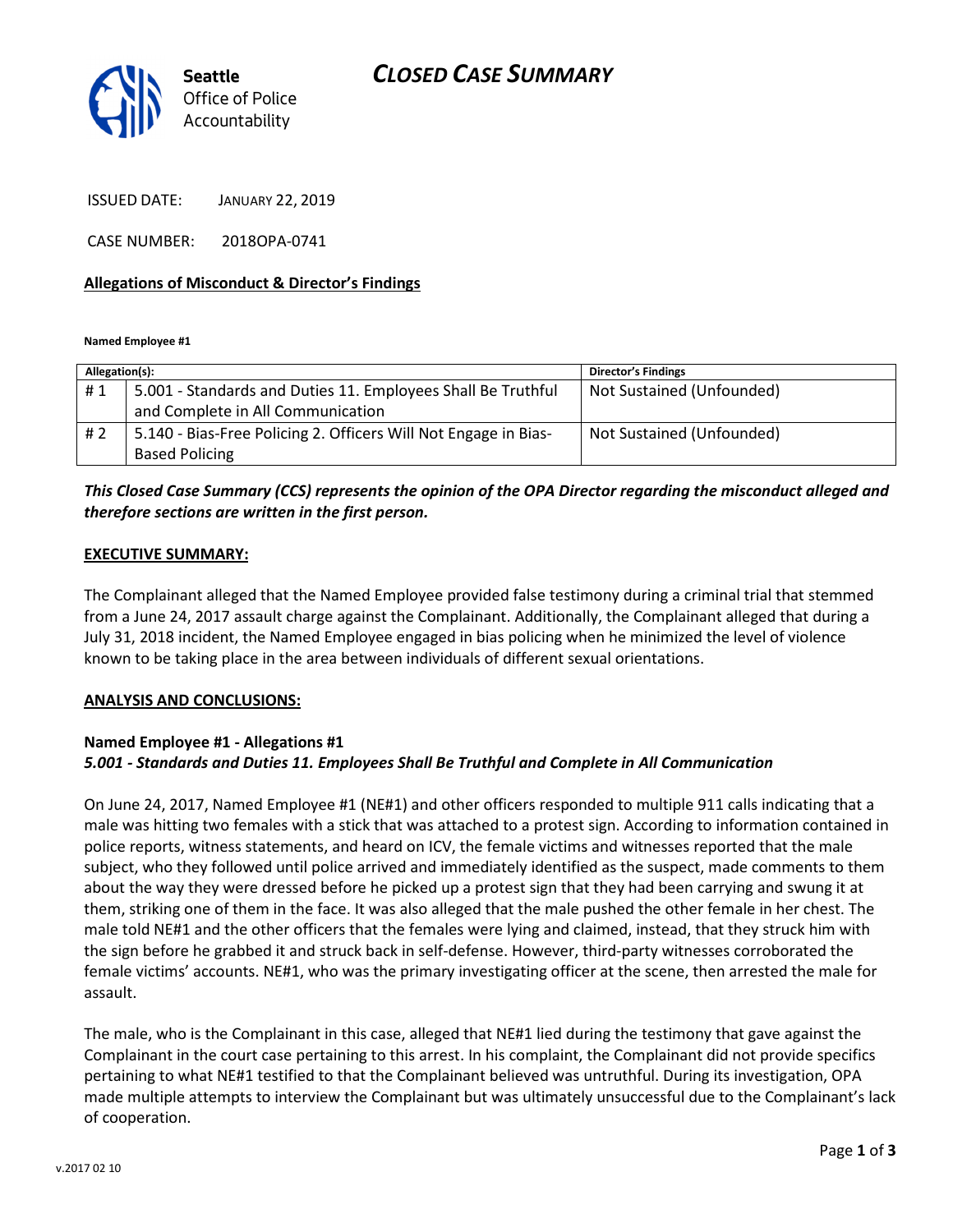# CLOSE CASE SUMMARY

OPA CASE NUMBER: 2018OPA-0741

As part of its investigation, OPA obtained the audio of NE#1's trial testimony and compared it to what NE#1 included on his police reports and to what could be heard on the relevant video associated with the 2017 incident. OPA concluded that NE#1's trial testimony was consistent with what he reported and what was recorded on Department video.

In NE#1's interview with OPA, he confirmed the accuracy of his reports and the basis for his arrest of the Complainant. NE#1 recalled testifying in the criminal case associated with this incident. NE#1 stated that he was asked one question on cross-examination, which was whether NE#1 believed that everyone involved in the incident was intoxicated, which he answered in the affirmative. NE#1 denied that he provided false testimony against the Complainant.

SPD Policy 5.001-POL-11 requires Department employees to be truthful and complete in all communications. If the Complainant's allegation that NE#1 provided untruthful testimony in court, it would constitute a violation of this policy.

Based on OPA's review of the evidence, there is no support for the claim that NE#1 fabricated his trial testimony Moreover, this testimony was fully tested at trial by the Complainant's attorney who had the opportunity to object to it in part or in full. Ultimately, the Complainant was convicted and there is no indication that this conviction was appealed or ever called into question in any respect. As such, I recommend that this allegation against NE#1 be Not Sustained – Unfounded.

### Recommended Finding: Not Sustained (Unfounded)

### Named Employee #1 - Allegation #2 5.140 - Bias-Free Policing 2. Officers Will Not Engage in Bias-Based Policing

On July 31, 2018, NE#1 and his partner were dispatched to a call of a fight. Information provided to the officers was that there was a male standing on a car with blood on his face – who was later identified as the Complainant. A separate male and female were reportedly standing near the car and were reportedly suspected of being involved in the fight. After NE#1, his partner, and other officers arrived, they obtained information from witnesses and all three of the involved parties.

The other two involved parties told officers that they were walking to their car while holding hands when the Complainant yelled, "heterosexual scum," and told them that their presence was ruining the neighborhood. They then claimed that the Complainant told them that he was going to stab them, while making stabbing motions in the air, but they did not observe him holding any weapons. The male then questioned the Complainant about what his problem was, which led to a fight between he and them.

The Complainant told officers that the fight started after the involved male mumbled something under his breath, and the Complainant responded by asking, "Excuse me?" According to the Complainant, the involved male then started "talking crazy" and asked if the Complainant wanted to fight. The Complainant told the officers that he replied by stating, "I don't do this hetero[sexual] shit. Get the fuck away from me." The male responded to those



Seattle Office of Police Accountability